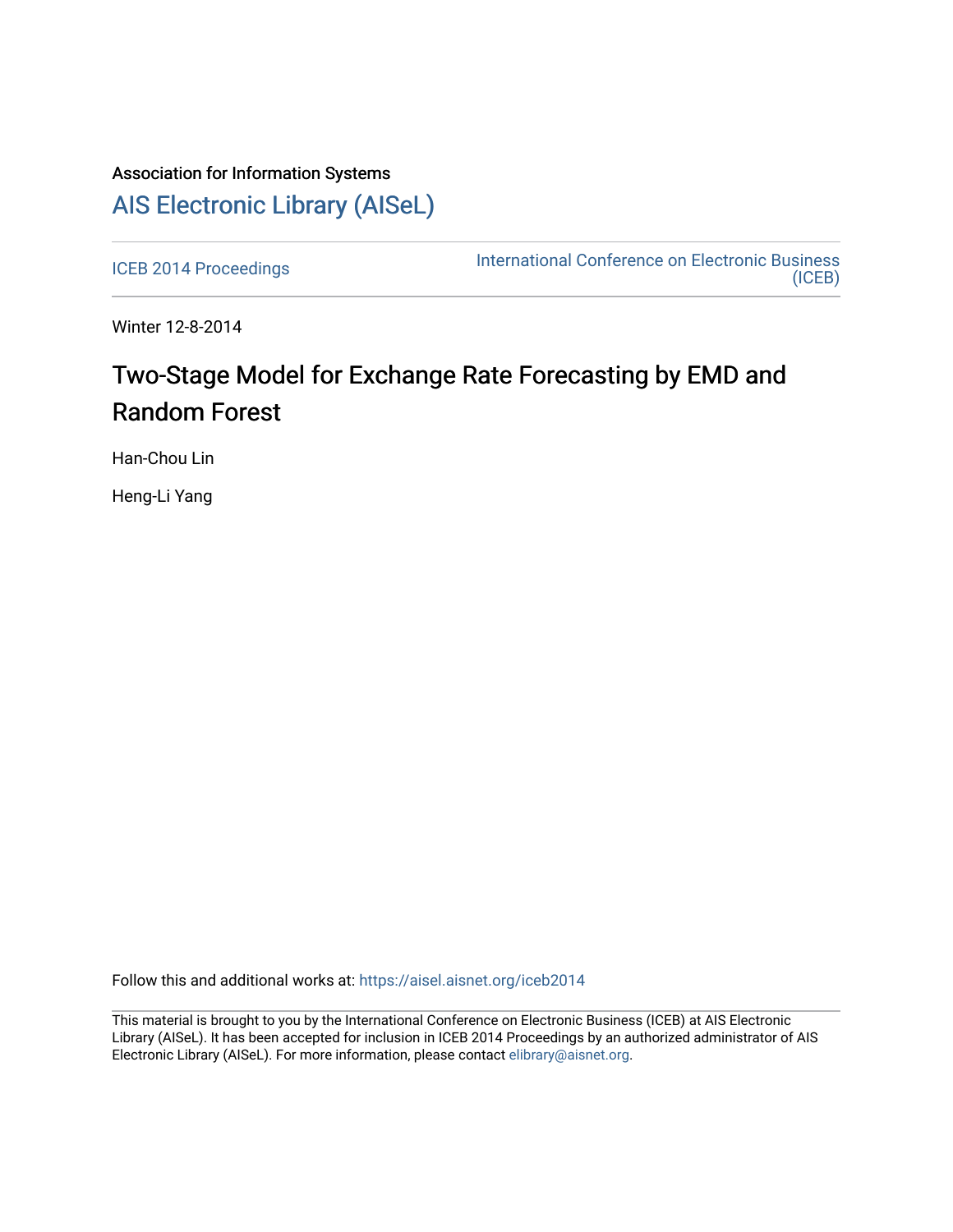### **TWO-STAGE MODEL FOR EXCHANGE RATE FORECASTING BY EMD AND RANDOM FOREST**

Han-Chou Lin, National Chengchi University, Taiwan, actuallife@hotmail.com Heng-Li Yang, National Chengchi University, Taiwan, yanh@nccu.edu.tw

#### **ABSTRACT**

This study applied random forest (RF) and empirical mode decomposition (EMD) techniques to exchange rate forecasting. The aim of this study is to examine the feasibility of the proposed EMD-RF model in exchange rate forecasting. For this purpose, the original exchange rate series were first decomposed into a finite, and often small, number of intrinsic mode functions (IMFs) and one residual component. Then, a random forest model is constructed to forecast these IMFs and residual value individually, and then all these forecasted values are aggregated to produce the final forecasted value for exchange rates. The daily USD/NTD, USD/JPY, USD/HKD and USD/AUD exchange rates were employed as the data set. The experimental results are that MAPE for the four data sets are, respectively, 0.278%, 1.143%, 0.153% and 5.944%, which shows good performance according to the 10% threshold suggested by Lewis.

*Keywords*: Random forest, empirical mode decomposition, Hilbert–Huang Transform, intrinsic mode functions, exchange rate forecasting.

#### **INTRODUCTION**

Financial time series forecasting is one of the most important and challenging tasks due to its inherent nonlinearity and nonstationary characteristics. In the past decades, this issue has attracted increasing attention by many academic researchers and some forecasting approaches have been developed for dealing with such data. The most popular approach is artificial neural network (ANN) due to their excellent nonlinear modeling capability [2-5]. However ANN models have several limitations, such as local optimization, slow speed of training, and low efficiency, thus have a poor generalization ability. Constructing ANN model would contain a great many parameters. These parameters were always judged by experience, so the model was hard to be established [6].

Recently, there has been a lot of interests in "ensemble learning methods" that generate many classifiers and aggregate their results. Two well-known methods are boosting [7] and bagging [8] of classification trees. In boosting, successive trees give extra weights to points incorrectly predicted by earlier predictors. In the end, a weighted vote is taken for prediction. In bagging, successive trees do not depend on earlier trees  $-$  each is independently constructed using a bootstrap sample of the data set. In the end, a simple majority vote is taken for prediction. Breiman proposed random forests (RF), which add an additional layer of randomness to bagging [9]. In addition to constructing each tree using a different bootstrap sample of the data, random forests change how the classification or regression trees are constructed. This somewhat counterintuitive strategy turns out to perform very well [9]. Diana et al. demonstrated that RF can exhibit better accuracy of prediction and outperformed ANN [10]. In addition, it is very user-friendly in the sense that it has only two parameters (the number of variables in the random subset at each node and the number of trees in the forest).

On the other hand, for better performance, hybrid models have been used. For example, Wang, Yu and Lai developed a hybrid artificial intelligent (AI) system framework by means of a systematic integration of ANN and rule-based expert system, with web text mining [11]. Amin-Naseri and Gharacheh proposed a hybrid AI approach integrating feed-forward neural networks, genetic algorithm, and k-means clustering and obtain satisfactory results [12]. The basic idea of the above hybrid methods is to overcome the drawbacks of individual models and to generate a synergetic effect in forecasting.

Motivated by hybrid methodologies, this study attempts to apply the "divide-and-conquer" principle to construct a novel exchange rate forecasting methodology. In this study, the generic idea of "divide-and-conquer" principle can be understood as "decomposition-and-ensemble". The main aim of decomposition is to simplify the forecasting task, while the goal of ensemble is to formulate a consensus forecasting on original data. In terms of the above ideas, an empirical mode decomposition (EMD) based random forest ensemble learning is proposed for tourism demand forecasting. EMD based on Hilbert–Huang Transform (HHT), a new technique in dealing with noise and nonlinearity data, will be applied to decompose tourism demand series into a finite and often small number of intrinsic mode functions (IMF). An IMF is defined here as any function having the same number of zero-crossing and extrema, and also having symmetric envelopes defined by the local maxima, and minima respectively. The IMF also thus admits well-behaved Hilbert transforms. The main advantage of selecting EMD as a decomposition tool is very suitable for decomposing nonlinear and nonstationary time series; it has been reported to have worked better, in describing the local time scale instantaneous frequencies, than the wavelet decomposition and Fourier decomposition[13]. In wavelet decomposition, it needs to determine a filter function before decomposition, while in Fourier decomposition, a time series (either linear or nonlinear) can be decomposed into a set of linear components. As the degree of nonlinearity and nonstationarity in a time series increases, the Fourier decomposition often produces large sets of physically

*The Fourteenth International Conference on Electronic Business &*

*The First Global Conference on Internet and Information Systems, Taipei, December 8-12, 2014*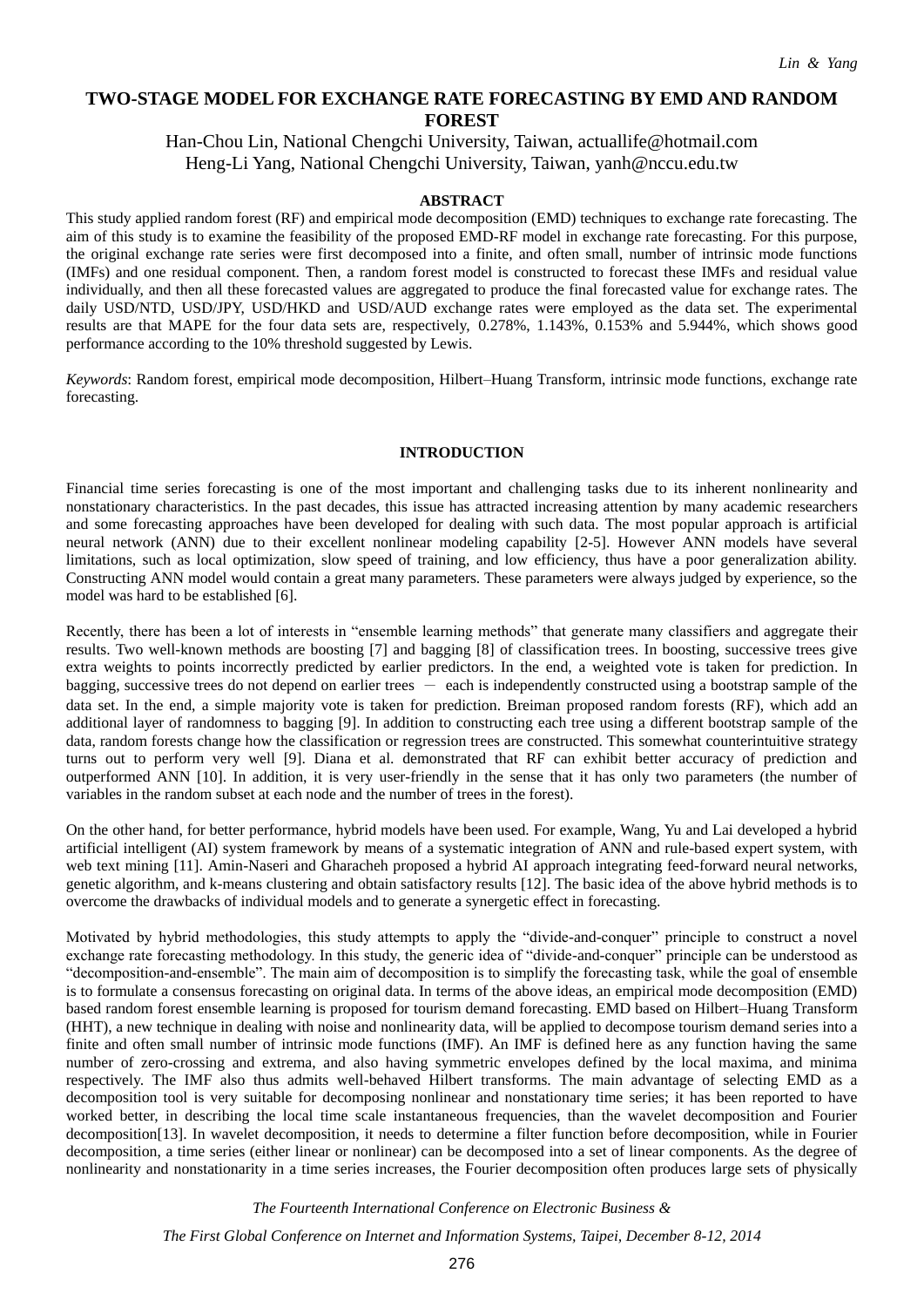meaningless harmonics, when it is applied to nonlinear time series decomposition [13].

#### **THE PROPOSED MODEL**

The proposed hybrid approach for exchange rate forecasting, namely, EMD-RF, combines EMD and RF, are described as follows.

- Step 1. The original time series  $x(t)$ ,  $t = 1, 2, \ldots, N$  is decomposed into *n* IMF components,  $c_i(t)$ ,  $i = 1, 2, \ldots, n$ , and one residual component  $r_n(t)$  by using EMD.
- Step 2. The decomposed datasets are divided into two datasets, namely training datasets and testing datasets. The training datasets are used to build RF models.
- Step 3. Forecasting model is set up for each IMFs, and the residue by using RF, respectively. The final prediction results are obtained by compositing the prediction values. In the following *F* is RF predictor function. The final forecasting result 1 *n*  $\overline{a}$

is 
$$
\sum_{j=1}^{n-1} F_j(c_j(t)) + F_n(r_n(t))
$$

The flow chart of the proposed EMD-RF model is shown in Figure. 1.



Figure 1 Flow Char of the proposed EMD-RF predictor model

#### **EXPERIMENTAL RESULTS**

Daily values of exchange rates USD/NTD, USD/JPY, USD/HKD and USD/AUD extracted from Datastream provided by Morgan Stanley Capital International (MSCI) were used in this study. The whole data set covers the period from January 1, 2007 to December 31, 2013, a total of 2557 observations. The data set is for the period of January, 2001–December, 2010, for a total 2352 observations. In addition, the data are divided into training and testing sets with the ratio 9:1.

To measure the forecasting performance, one criterion is used for evaluation of level prediction forecasting. We select the mean absolute percentage error (MAPE) as the evaluation criterion of level prediction. Typically, the MAPE can be defined by

$$
\text{MAPE} = \frac{\sum \left| \frac{x_i - \hat{x}_i}{x_i} \right|}{N} \times 100 \tag{1}
$$

where  $x(t)$  is the actual value,  $x^*(t)$  is the predicted value, and N is the number of predictions. The criterion measures the

*The Fourteenth International Conference on Electronic Business &*

*The First Global Conference on Internet and Information Systems, Taipei, December 8-12, 2014*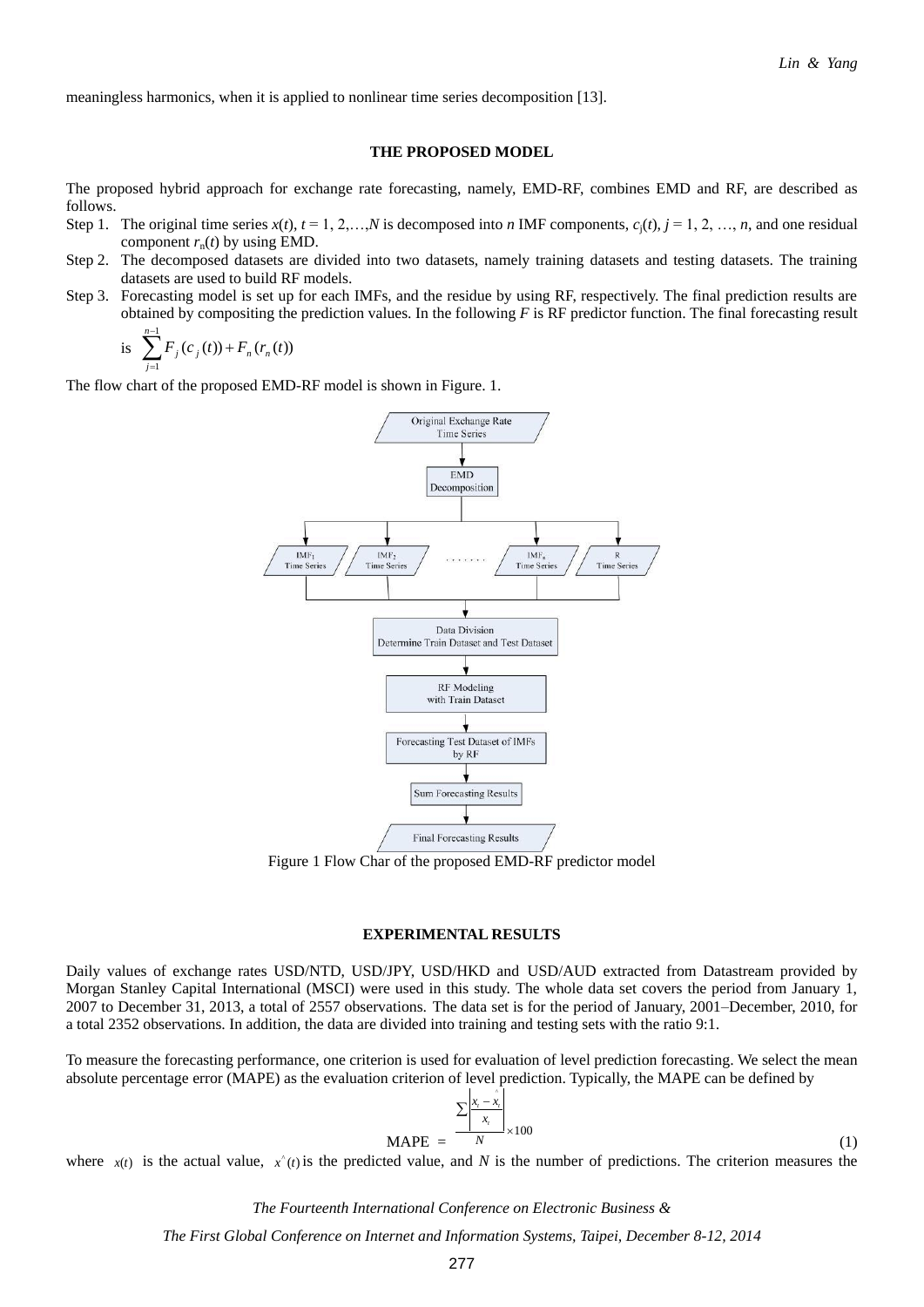correctness of a prediction in terms of levels and the deviation between the actual and predicted values. The smaller the values, the closer the predicted time-series values will be to the actual values.

The experimental results are that MAPE for the four data sets are, respectively, 0.278%, 1.143%, 0.153% and 5.944%, which shows good performance according to the 10% threshold suggested by Lewis [1]. Figure 2 provides a graphical presentation of forecasting value for the four data sets as following.



Figure 19 Forecasting value for the four exchange rates

#### **REFERENCES**

- [1] Lewis, E.B. (1982) Control of Body Segment Differentiation in Drosophila by the Bithorax Gene Complex. Embryonic Development, Part A: Genetics Aspects. New York.
- [2] Chen, A.S., Leung, M.T., & Daouk, H. (2003) 'Application of neural networks to an emerging financial market: forecasting and trading the Taiwan Stock Index', *Computer Operation Research,* Vol. 30, No. 6, *s*, pp. 901-923.
- [3] Zhang Y., & Wu L. (2009) 'Stock market prediction of S&P 500 via combination of improved BCO approach and BP neural network'. *Expert System Application*, Vol. 36, No. 5, pp. 8849-8854, doi:10.1016/j.eswa.2008.11.028.
- [4] Chen, C.F., Lai, M.C., & Yeh, C.C. (2012) 'Forecasting tourism demand based on empirical mode decomposition and neural network'. *Knowledage-Based Systems*, Vol. 26, pp. 281-287, doi:10.1016/j.knosys.2011.09.002.
- [5] Jaeger, H., & Haas, H. (2004) 'Harnessing nonlinearity: predicting chaotic systems and saving energy in wireless communication'. *Science*, Vol. 304, No. 5667, pp. 78-80.
- [6] Lapedes, A., & Farber, R. (1987) Nonlinear signal processing using neural networks: Prediction and system modelling. United States.
- [7] Bartlett, P., Freund, Y., Lee, W.S., & Schapire, R.E. (1998) 'Boosting the margin: a new explanation for the effectiveness of voting methods'. *Annals of Statistics*, Vol. 26, No. 5, pp. 1651-1686.
- [8] Breiman, L. (1996) 'Bagging predictors'. *Machine Learning*, Vol.24, No.2, pp.123-140.
- [9] Breiman, L. (2001) 'Random forests'. *Machine Learning*, Vol. 45, No.1, pp. 5-32.
- [10] Diana, P-A, Francisco, E.M., Aneta, K., Juan, A.R., & John, B. (2008) 'Random forests, a novel approach for discrimination of fish populations using parasites as biological tags.' *International Journal of Parasitol*, Vol. 38, pp.1425-1434.
- [11] Wang, S.Y., Yu, L., & Lai, K.K. (2004) 'A novel hybrid AI system framework for crude oil price forecasting'. *Lecture Notes in Computer Science*, Vol. 3327, pp. 233-242.

*The Fourteenth International Conference on Electronic Business &*

*The First Global Conference on Internet and Information Systems, Taipei, December 8-12, 2014*